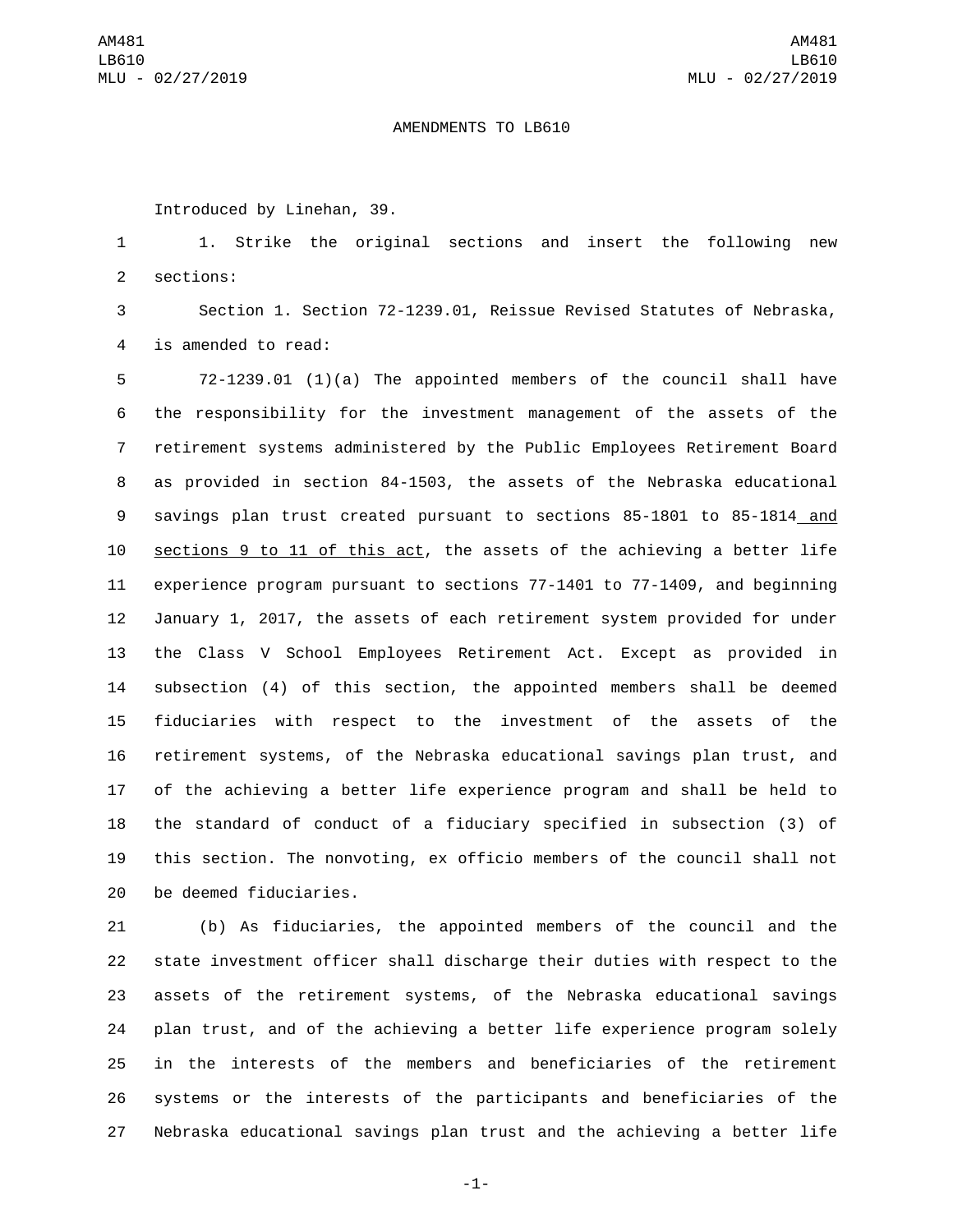experience program, as the case may be, for the exclusive purposes of providing benefits to members, members' beneficiaries, participants, and participants' beneficiaries and defraying reasonable expenses incurred within the limitations and according to the powers, duties, and purposes 5 prescribed by law.

 (2)(a) The appointed members of the council shall have the responsibility for the investment management of the assets of state funds. The appointed members shall be deemed fiduciaries with respect to the investment of the assets of state funds and shall be held to the standard of conduct of a fiduciary specified in subsection (3) of this section. The nonvoting, ex officio members of the council shall not be 12 deemed fiduciaries.

 (b) As fiduciaries, the appointed members of the council and the state investment officer shall discharge their duties with respect to the assets of state funds solely in the interests of the citizens of the state within the limitations and according to the powers, duties, and 17 purposes prescribed by law.

 (3) The appointed members of the council shall act with the care, skill, prudence, and diligence under the circumstances then prevailing that a prudent person acting in like capacity and familiar with such matters would use in the conduct of an enterprise of a like character and with like aims by diversifying the investments of the assets of the retirement systems, the Nebraska educational savings plan trust, the achieving a better life experience program, and state funds so as to minimize risk of large losses, unless in light of such circumstances it is clearly prudent not to do so. No assets of the retirement systems, the Nebraska educational savings plan trust, or the achieving a better life experience program shall be invested or reinvested if the sole or primary investment objective is for economic development or social purposes or 30 objectives.

(4) Neither the appointed members of the council nor the state

-2-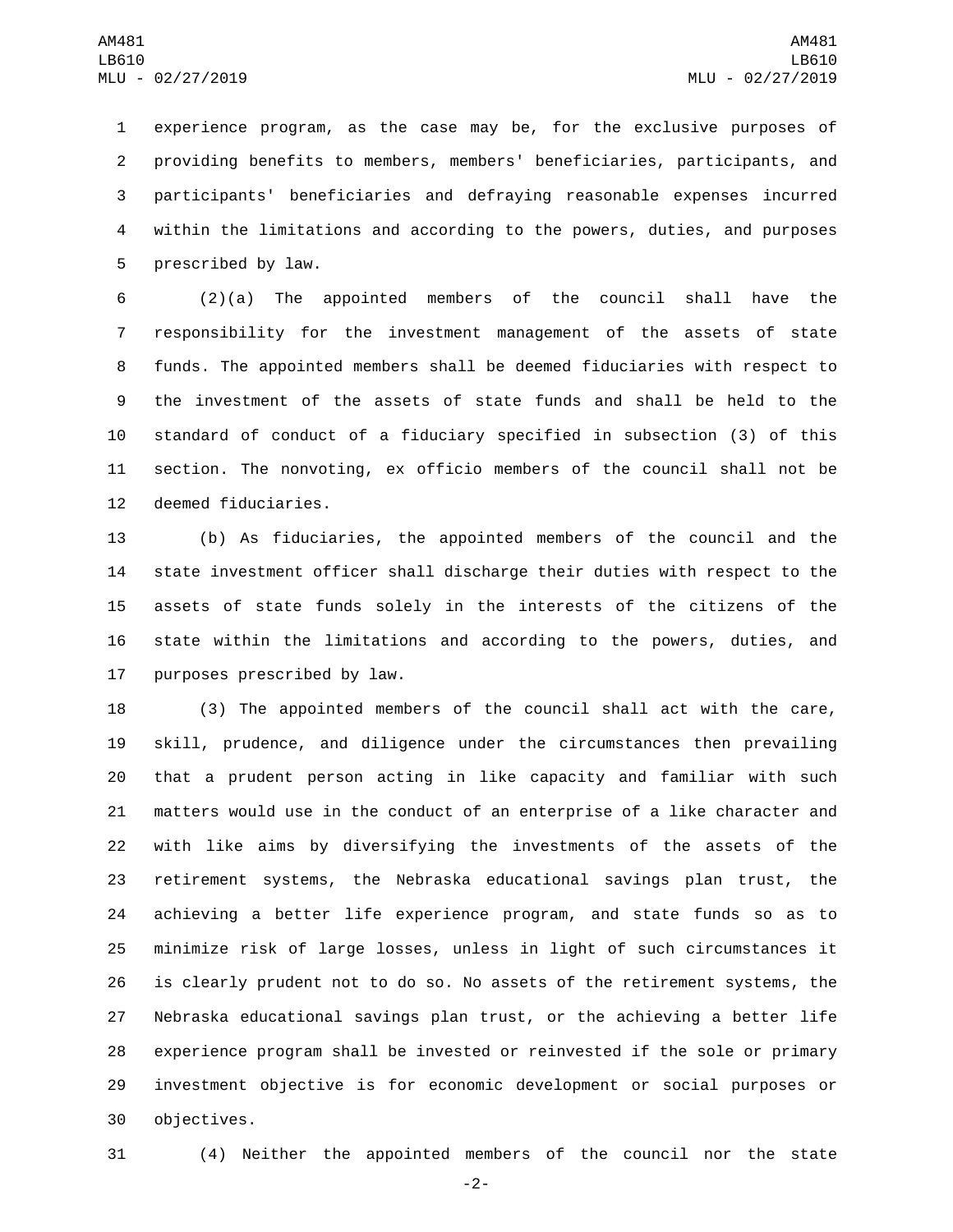investment officer shall be deemed fiduciaries with respect to investments of the assets of a retirement system provided for under the Class V School Employees Retirement Act made by or on behalf of the board of education as defined in section 79-978 or the board of trustees provided for in section 79-980. Neither the council nor any member thereof nor the state investment officer shall be liable for the action or inaction of the board of education or the board of trustees with respect to the investment of the assets of a retirement system provided for under the Class V School Employees Retirement Act, the consequences of any such action or inaction of the board of education or the board of trustees, and any claims, suits, losses, damages, fees, and costs related to such action or inaction or consequences thereof.

 Sec. 2. Section 77-2716, Reissue Revised Statutes of Nebraska, is 14 amended to read:

 77-2716 (1) The following adjustments to federal adjusted gross income or, for corporations and fiduciaries, federal taxable income shall 17 be made for interest or dividends received:

 (a)(i) There shall be subtracted interest or dividends received by the owner of obligations of the United States and its territories and possessions or of any authority, commission, or instrumentality of the United States to the extent includable in gross income for federal income tax purposes but exempt from state income taxes under the laws of the 23 United States; and

 (ii) There shall be subtracted interest received by the owner of obligations of the State of Nebraska or its political subdivisions or authorities which are Build America Bonds to the extent includable in 27 gross income for federal income tax purposes;

 (b) There shall be subtracted that portion of the total dividends and other income received from a regulated investment company which is attributable to obligations described in subdivision (a) of this subsection as reported to the recipient by the regulated investment

-3-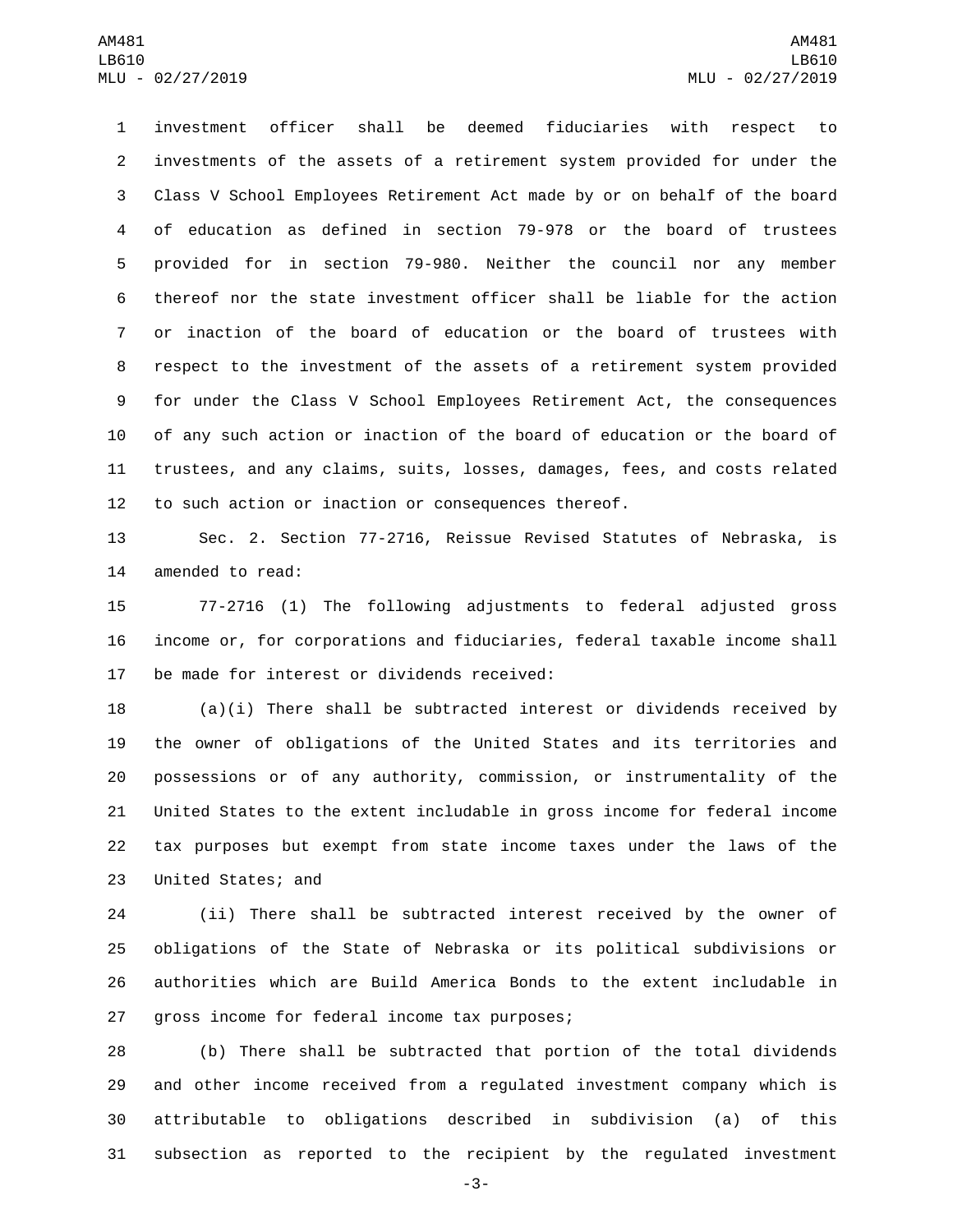1 company;

 (c) There shall be added interest or dividends received by the owner of obligations of the District of Columbia, other states of the United States, or their political subdivisions, authorities, commissions, or instrumentalities to the extent excluded in the computation of gross income for federal income tax purposes except that such interest or dividends shall not be added if received by a corporation which is a 8 regulated investment company;

 (d) There shall be added that portion of the total dividends and other income received from a regulated investment company which is attributable to obligations described in subdivision (c) of this subsection and excluded for federal income tax purposes as reported to the recipient by the regulated investment company; and

 (e)(i) Any amount subtracted under this subsection shall be reduced by any interest on indebtedness incurred to carry the obligations or securities described in this subsection or the investment in the regulated investment company and by any expenses incurred in the production of interest or dividend income described in this subsection to the extent that such expenses, including amortizable bond premiums, are 20 deductible in determining federal taxable income.

 (ii) Any amount added under this subsection shall be reduced by any expenses incurred in the production of such income to the extent disallowed in the computation of federal taxable income.

 (2) There shall be allowed a net operating loss derived from or connected with Nebraska sources computed under rules and regulations adopted and promulgated by the Tax Commissioner consistent, to the extent possible under the Nebraska Revenue Act of 1967, with the laws of the United States. For a resident individual, estate, or trust, the net operating loss computed on the federal income tax return shall be adjusted by the modifications contained in this section. For a nonresident individual, estate, or trust or for a partial-year resident

-4-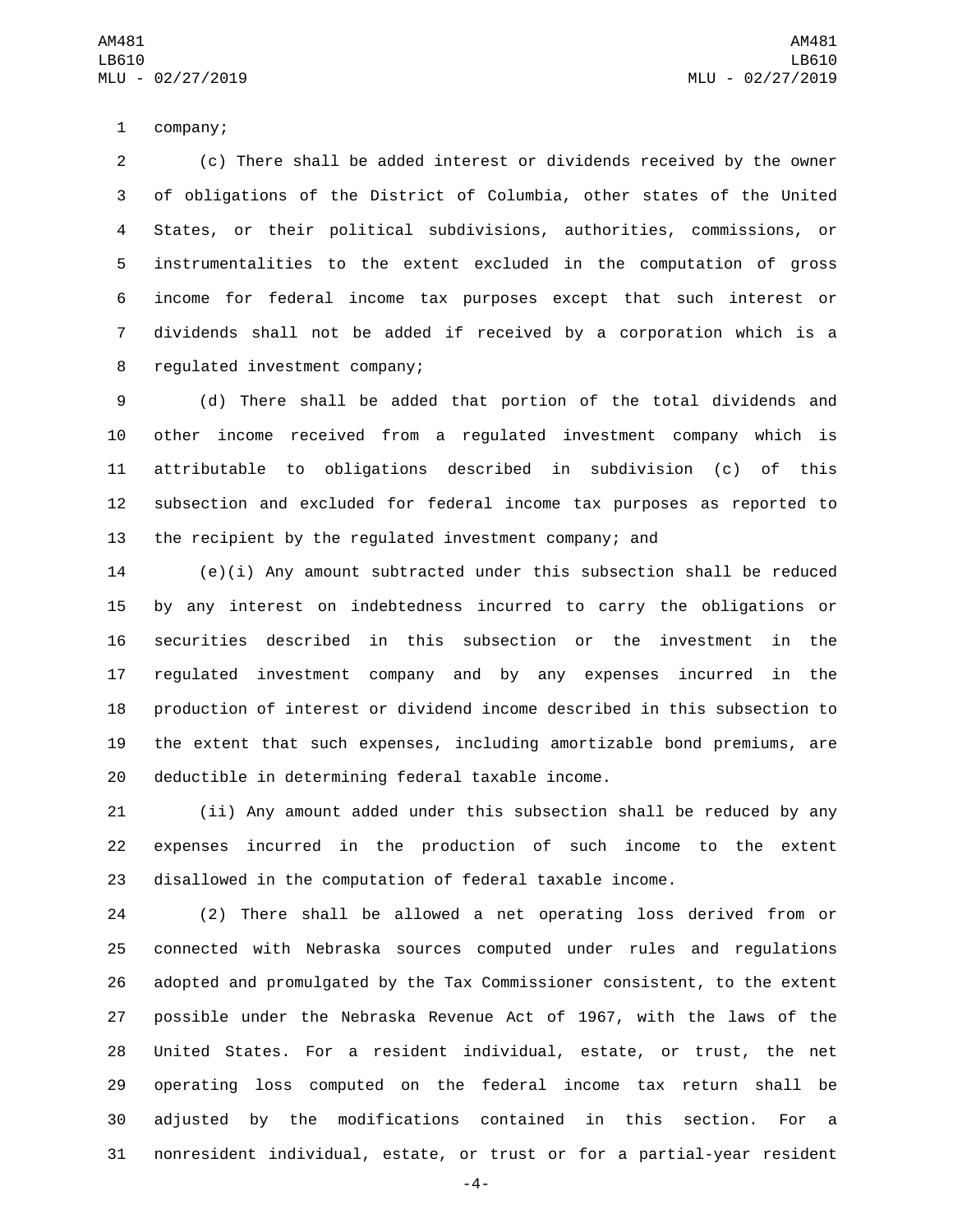individual, the net operating loss computed on the federal return shall be adjusted by the modifications contained in this section and any carryovers or carrybacks shall be limited to the portion of the loss derived from or connected with Nebraska sources.4

 (3) There shall be subtracted from federal adjusted gross income for all taxable years beginning on or after January 1, 1987, the amount of any state income tax refund to the extent such refund was deducted under the Internal Revenue Code, was not allowed in the computation of the tax due under the Nebraska Revenue Act of 1967, and is included in federal 10 adjusted gross income.

 (4) Federal adjusted gross income, or, for a fiduciary, federal taxable income shall be modified to exclude the portion of the income or loss received from a small business corporation with an election in effect under subchapter S of the Internal Revenue Code or from a limited liability company organized pursuant to the Nebraska Uniform Limited Liability Company Act that is not derived from or connected with Nebraska 17 sources as determined in section 77-2734.01.

 (5) There shall be subtracted from federal adjusted gross income or, for corporations and fiduciaries, federal taxable income dividends received or deemed to be received from corporations which are not subject 21 to the Internal Revenue Code.

 (6) There shall be subtracted from federal taxable income a portion of the income earned by a corporation subject to the Internal Revenue Code of 1986 that is actually taxed by a foreign country or one of its political subdivisions at a rate in excess of the maximum federal tax rate for corporations. The taxpayer may make the computation for each foreign country or for groups of foreign countries. The portion of the taxes that may be deducted shall be computed in the following manner:

 (a) The amount of federal taxable income from operations within a foreign taxing jurisdiction shall be reduced by the amount of taxes actually paid to the foreign jurisdiction that are not deductible solely

-5-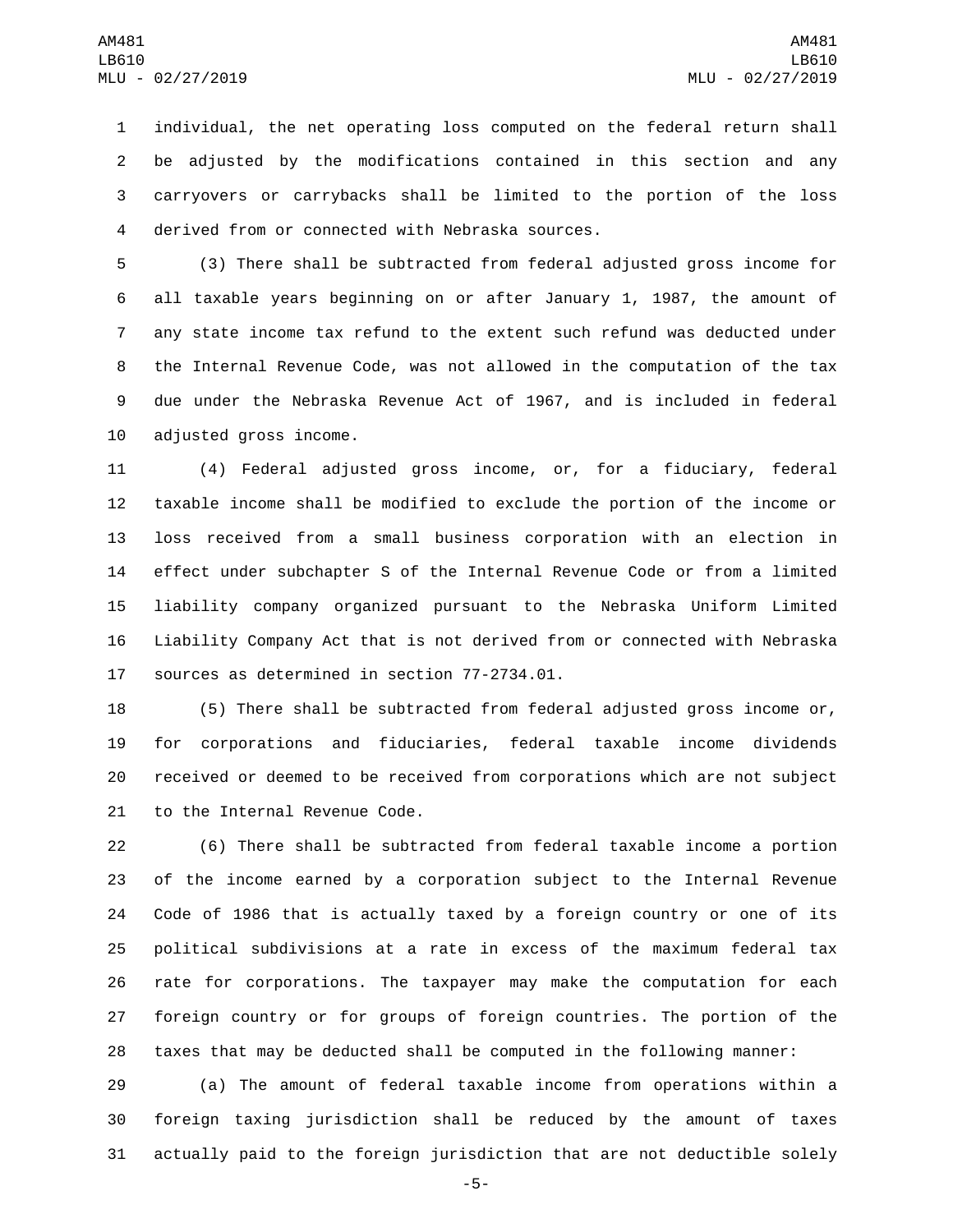because the foreign tax credit was elected on the federal income tax 2 return;

 (b) The amount of after-tax income shall be divided by one minus the maximum tax rate for corporations in the Internal Revenue Code; and

 (c) The result of the calculation in subdivision (b) of this subsection shall be subtracted from the amount of federal taxable income used in subdivision (a) of this subsection. The result of such calculation, if greater than zero, shall be subtracted from federal 9 taxable income.

 (7) Federal adjusted gross income shall be modified to exclude any amount repaid by the taxpayer for which a reduction in federal tax is 12 allowed under section  $1341(a)(5)$  of the Internal Revenue Code.

 (8)(a) Federal adjusted gross income or, for corporations and fiduciaries, federal taxable income shall be reduced, to the extent included, by income from interest, earnings, and state contributions received from the Nebraska educational savings plan trust created in sections 85-1801 to 85-1814 and sections 9 to 11 of this act and any account established under the achieving a better life experience program 19 as provided in sections  $77-1401$  to  $77-1409$ .

 (b) Federal adjusted gross income or, for corporations and fiduciaries, federal taxable income shall be reduced by any contributions as a participant in the Nebraska educational savings plan trust or contributions to an account established under the achieving a better life experience program made for the benefit of a beneficiary as provided in sections 77-1401 to 77-1409, to the extent not deducted for federal income tax purposes, but not to exceed five thousand dollars per married filing separate return or ten thousand dollars for any other return. With respect to a qualified rollover within the meaning of section 529 of the Internal Revenue Code from another state's plan, any interest, earnings, and state contributions received from the other state's educational savings plan which is qualified under section 529 of the code shall

-6-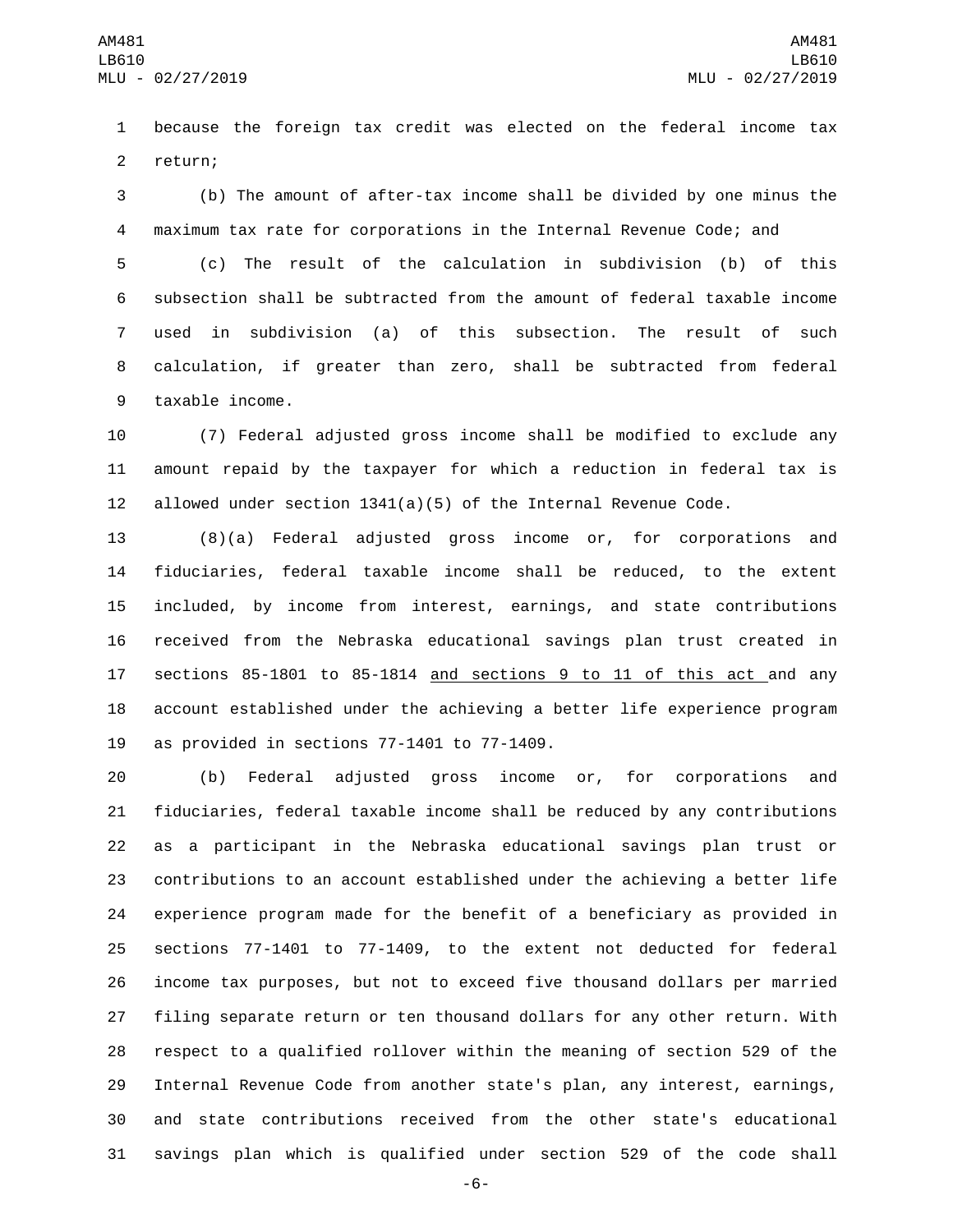qualify for the reduction provided in this subdivision. For contributions by a custodian of a custodial account including rollovers from another custodial account, the reduction shall only apply to funds added to the 4 custodial account after January 1, 2014.

 (c) Federal adjusted gross income or, for corporations and fiduciaries, federal taxable income shall be increased by:

 (i) The amount resulting from the cancellation of a participation agreement refunded to the taxpayer as a participant in the Nebraska educational savings plan trust to the extent previously deducted under 10 subdivision  $(8)(b)$  of this section; and

 (ii) The amount of any withdrawals by the owner of an account established under the achieving a better life experience program as provided in sections 77-1401 to 77-1409 for nonqualified expenses to the extent previously deducted under subdivision (8)(b) of this section.

 (9)(a) For income tax returns filed after September 10, 2001, for taxable years beginning or deemed to begin before January 1, 2006, under the Internal Revenue Code of 1986, as amended, federal adjusted gross income or, for corporations and fiduciaries, federal taxable income shall be increased by eighty-five percent of any amount of any federal bonus depreciation received under the federal Job Creation and Worker Assistance Act of 2002 or the federal Jobs and Growth Tax Act of 2003, under section 168(k) or section 1400L of the Internal Revenue Code of 1986, as amended, for assets placed in service after September 10, 2001, 24 and before December 31, 2005.

 (b) For a partnership, limited liability company, cooperative, including any cooperative exempt from income taxes under section 521 of the Internal Revenue Code of 1986, as amended, limited cooperative association, subchapter S corporation, or joint venture, the increase shall be distributed to the partners, members, shareholders, patrons, or beneficiaries in the same manner as income is distributed for use against 31 their income tax liabilities.

-7-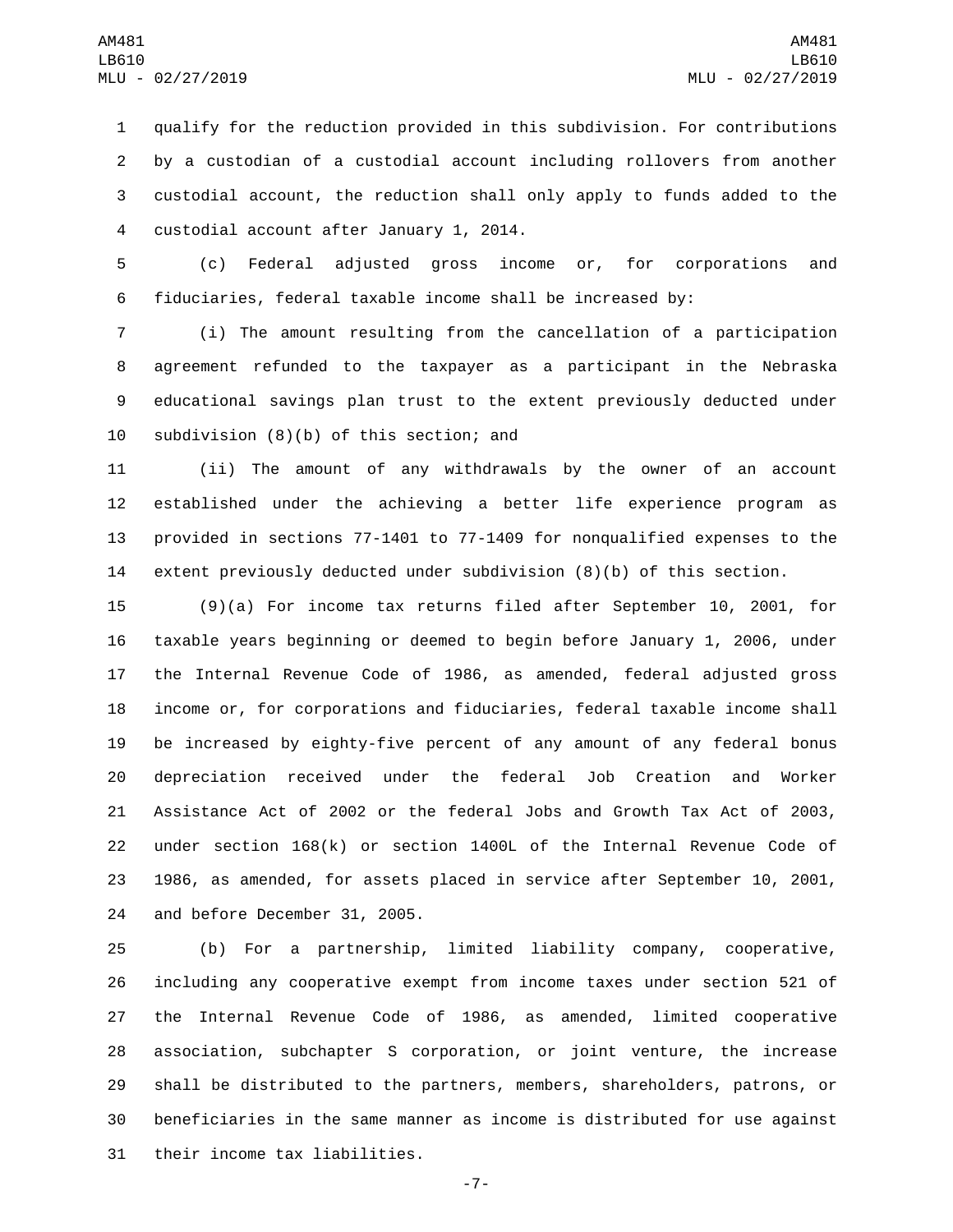(c) For a corporation with a unitary business having activity both inside and outside the state, the increase shall be apportioned to Nebraska in the same manner as income is apportioned to the state by section 77-2734.05.4

 (d) The amount of bonus depreciation added to federal adjusted gross income or, for corporations and fiduciaries, federal taxable income by this subsection shall be subtracted in a later taxable year. Twenty percent of the total amount of bonus depreciation added back by this subsection for tax years beginning or deemed to begin before January 1, 2003, under the Internal Revenue Code of 1986, as amended, may be subtracted in the first taxable year beginning or deemed to begin on or after January 1, 2005, under the Internal Revenue Code of 1986, as amended, and twenty percent in each of the next four following taxable years. Twenty percent of the total amount of bonus depreciation added back by this subsection for tax years beginning or deemed to begin on or after January 1, 2003, may be subtracted in the first taxable year beginning or deemed to begin on or after January 1, 2006, under the Internal Revenue Code of 1986, as amended, and twenty percent in each of 19 the next four following taxable years.

 (10) For taxable years beginning or deemed to begin on or after January 1, 2003, and before January 1, 2006, under the Internal Revenue Code of 1986, as amended, federal adjusted gross income or, for corporations and fiduciaries, federal taxable income shall be increased by the amount of any capital investment that is expensed under section 179 of the Internal Revenue Code of 1986, as amended, that is in excess of twenty-five thousand dollars that is allowed under the federal Jobs and Growth Tax Act of 2003. Twenty percent of the total amount of expensing added back by this subsection for tax years beginning or deemed to begin on or after January 1, 2003, may be subtracted in the first taxable year beginning or deemed to begin on or after January 1, 2006, under the Internal Revenue Code of 1986, as amended, and twenty percent

-8-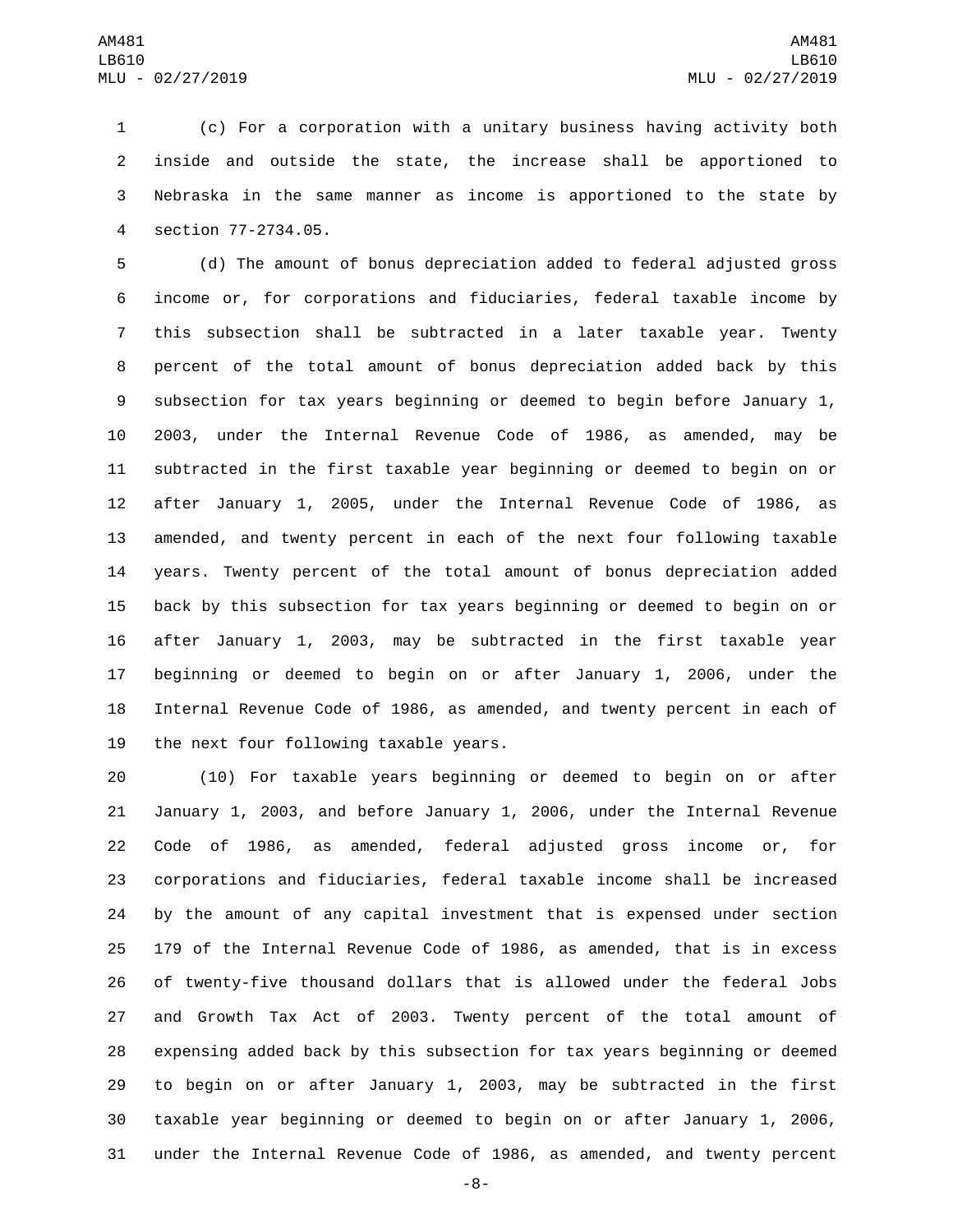1 in each of the next four following tax years.

 (11)(a) For taxable years beginning or deemed to begin before January 1, 2018, under the Internal Revenue Code of 1986, as amended, federal adjusted gross income shall be reduced by contributions, up to two thousand dollars per married filing jointly return or one thousand dollars for any other return, and any investment earnings made as a participant in the Nebraska long-term care savings plan under the Long- Term Care Savings Plan Act, to the extent not deducted for federal income 9 tax purposes.

 (b) For taxable years beginning or deemed to begin before January 1, 2018, under the Internal Revenue Code of 1986, as amended, federal adjusted gross income shall be increased by the withdrawals made as a participant in the Nebraska long-term care savings plan under the act by a person who is not a qualified individual or for any reason other than transfer of funds to a spouse, long-term care expenses, long-term care insurance premiums, or death of the participant, including withdrawals made by reason of cancellation of the participation agreement, to the extent previously deducted as a contribution or as investment earnings.

 (12) There shall be added to federal adjusted gross income for individuals, estates, and trusts any amount taken as a credit for franchise tax paid by a financial institution under sections 77-3801 to 77-3807 as allowed by subsection (5) of section 77-2715.07.

 (13)(a) For taxable years beginning or deemed to begin on or after January 1, 2015, under the Internal Revenue Code of 1986, as amended, federal adjusted gross income shall be reduced by the amount received as benefits under the federal Social Security Act which are included in the 27 federal adjusted gross income if:

 (i) For taxpayers filing a married filing joint return, federal adjusted gross income is fifty-eight thousand dollars or less; or

 (ii) For taxpayers filing any other return, federal adjusted gross 31 income is forty-three thousand dollars or less.

-9-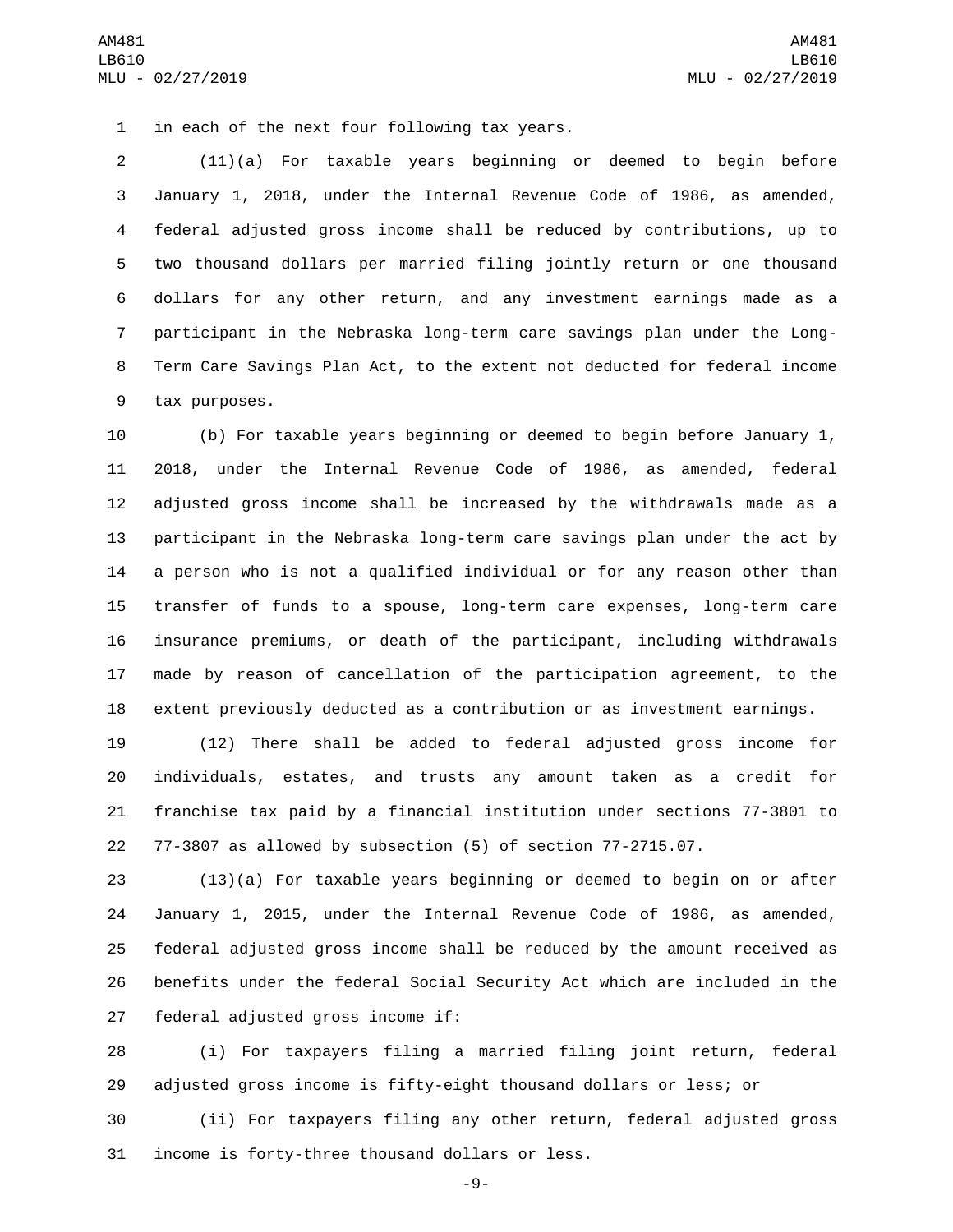(b) For taxable years beginning or deemed to begin on or after January 1, 2020, under the Internal Revenue Code of 1986, as amended, the Tax Commissioner shall adjust the dollar amounts provided in subdivisions (13)(a)(i) and (ii) of this section by the same percentage used to adjust individual income tax brackets under subsection (3) of section 77-2715.03.6

 (14) For taxable years beginning or deemed to begin on or after January 1, 2015, under the Internal Revenue Code of 1986, as amended, an individual may make a one-time election within two calendar years after the date of his or her retirement from the military to exclude income received as a military retirement benefit by the individual to the extent included in federal adjusted gross income and as provided in this subsection. The individual may elect to exclude forty percent of his or her military retirement benefit income for seven consecutive taxable years beginning with the year in which the election is made or may elect to exclude fifteen percent of his or her military retirement benefit income for all taxable years beginning with the year in which he or she turns sixty-seven years of age. For purposes of this subsection, military retirement benefit means retirement benefits that are periodic payments attributable to service in the uniformed services of the United States for personal services performed by an individual prior to his or her 22 retirement.

 Sec. 3. Section 85-1802, Reissue Revised Statutes of Nebraska, is 24 amended to read:

 85-1802 For purposes of sections 85-1801 to 85-1814 and sections 9 26 to 11 of this act:

 (1) Administrative fund means the College Savings Plan 28 Administrative Fund created in section 85-1807;

 (2) Beneficiary means the individual designated by a participation agreement to benefit from advance payments of qualified higher education 31 expenses on behalf of the beneficiary;

-10-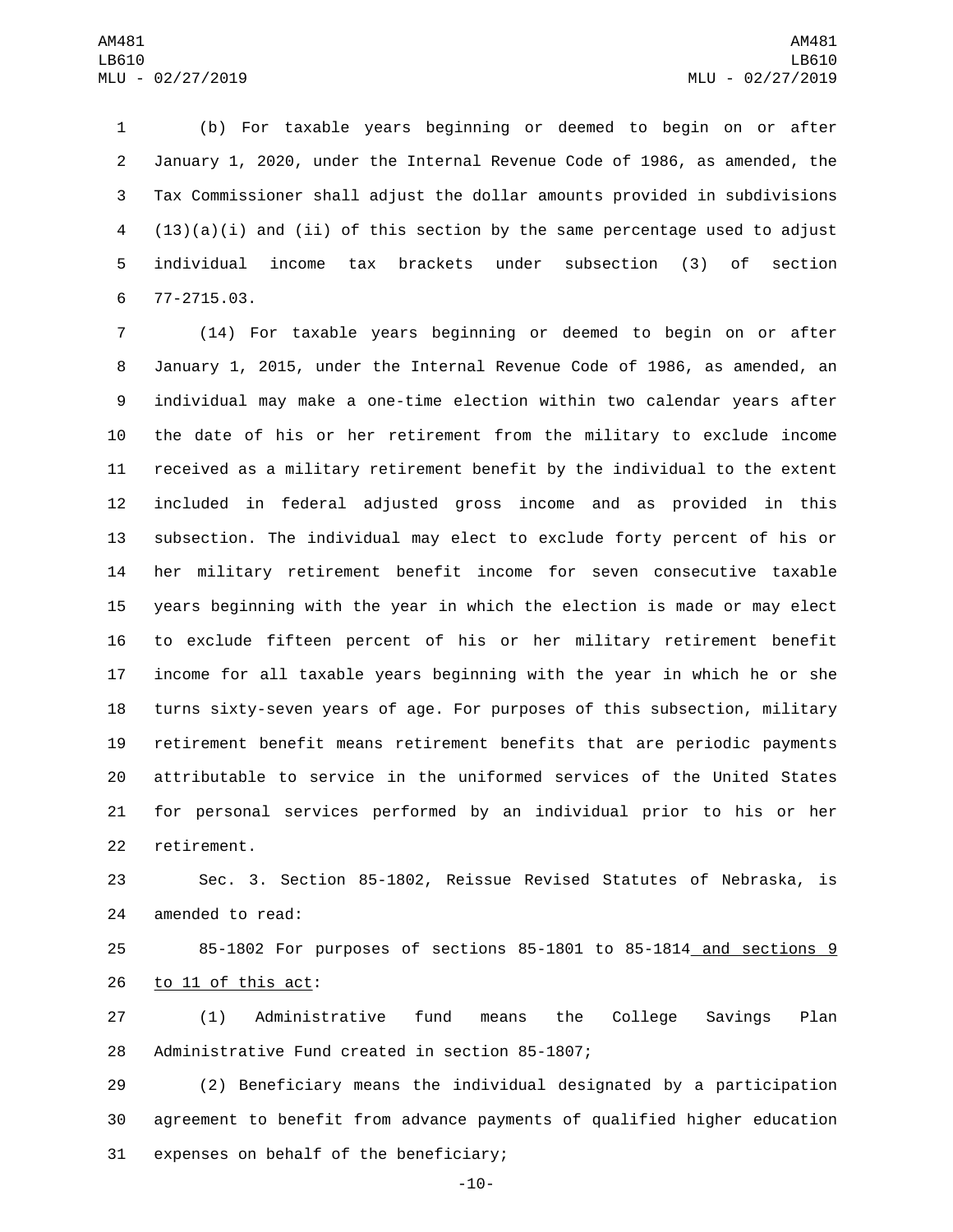(3) Benefits means the payment of qualified higher education expenses on behalf of a beneficiary by the Nebraska educational savings plan trust during the beneficiary's attendance at an eligible educational institution;4

 (4) Eligible educational institution means an institution described in 20 U.S.C. 1088 which is eligible to participate in a program under Title IV of the federal Higher Education Act of 1965;

 (5) Expense fund means the College Savings Plan Expense Fund created 9 in section 85-1807;

 (6) Nebraska educational savings plan trust means the trust created 11 in section 85-1804;

 (7) Nonqualified withdrawal refers to (a) a distribution from an account to the extent it is not used to pay the qualified higher education expenses of the beneficiary or (b) a qualified rollover permitted by section 529 of the Internal Revenue Code where the funds are transferred to a qualified tuition program sponsored by another state or 17 entity;

 (8) Participant or account owner means an individual, an individual's legal representative, or any other legal entity authorized to establish a savings account under section 529 of the Internal Revenue Code who has entered into a participation agreement for the advance payment of qualified higher education expenses on behalf of a beneficiary. For purposes of section 77-2716, as to contributions by a custodian to a custodial account established pursuant to the Nebraska Uniform Transfers to Minors Act or similar law in another state, which account has been established under a participation agreement, participant includes the parent or guardian of a minor, which parent or guardian is 28 also the custodian of the account;

 (9) Participation agreement means an agreement between a participant and the Nebraska educational savings plan trust entered into under sections 85-1801 to 85-1814 and sections 9 to 11 of this act;

-11-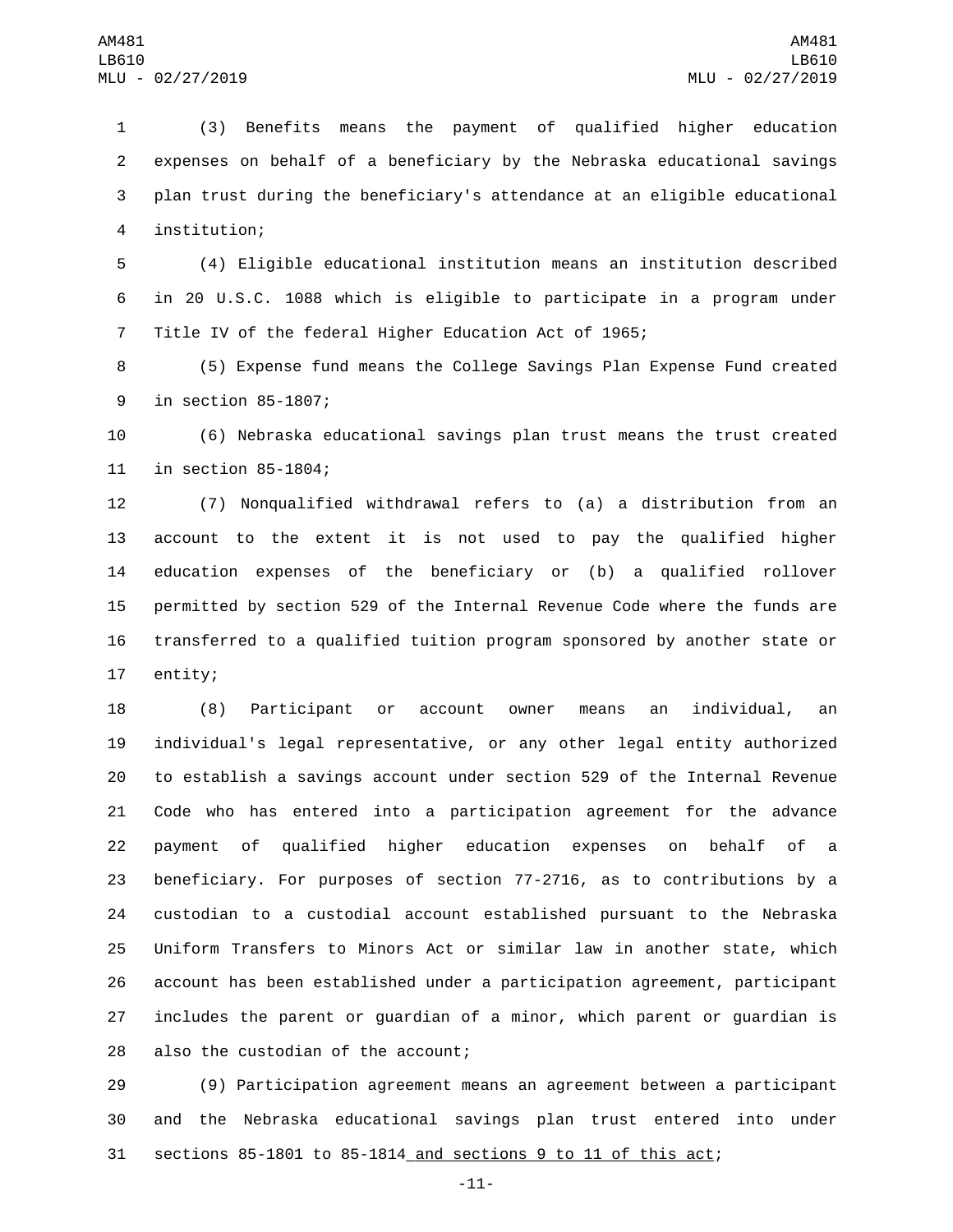(10) Program fund means the College Savings Plan Program Fund 2 created in section 85-1807;

 (11) Qualified higher education expenses means the certified costs of tuition and fees, books, supplies, and equipment required for enrollment or attendance at an eligible educational institution. Reasonable room and board expenses, based on the minimum amount applicable for the eligible educational institution during the period of enrollment, shall be included as qualified higher education expenses for those students enrolled on at least a half-time basis. In the case of a special needs beneficiary, expenses for special needs services incurred in connection with enrollment or attendance at an eligible educational institution shall be included as qualified higher education expenses. Expenses paid or incurred in 2009 or 2010 for the purchase of computer technology or equipment or Internet access and related services, subject to the limitations set forth in section 529 of the Internal Revenue Code, shall be included as qualified higher education expenses. Qualified higher education expenses does not include any amounts in excess of those allowed by section 529 of the Internal Revenue Code;

 (12) Section 529 of the Internal Revenue Code means such section of the code and the regulations interpreting such section; and

 (13) Tuition and fees means the quarter or semester charges imposed 22 to attend an eligible educational institution.

 Sec. 4. Section 85-1804, Reissue Revised Statutes of Nebraska, is 24 amended to read:

 85-1804 The Nebraska educational savings plan trust is created. The State Treasurer is the trustee of the trust and as such is responsible for the administration, operation, and maintenance of the program and has all powers necessary to carry out and effectuate the purposes, 29 objectives, and provisions of sections 85-1801 to 85-1814 and sections 9 30 to 11 of this act pertaining to the administration, operation, and maintenance of the trust and program, except that the state investment

-12-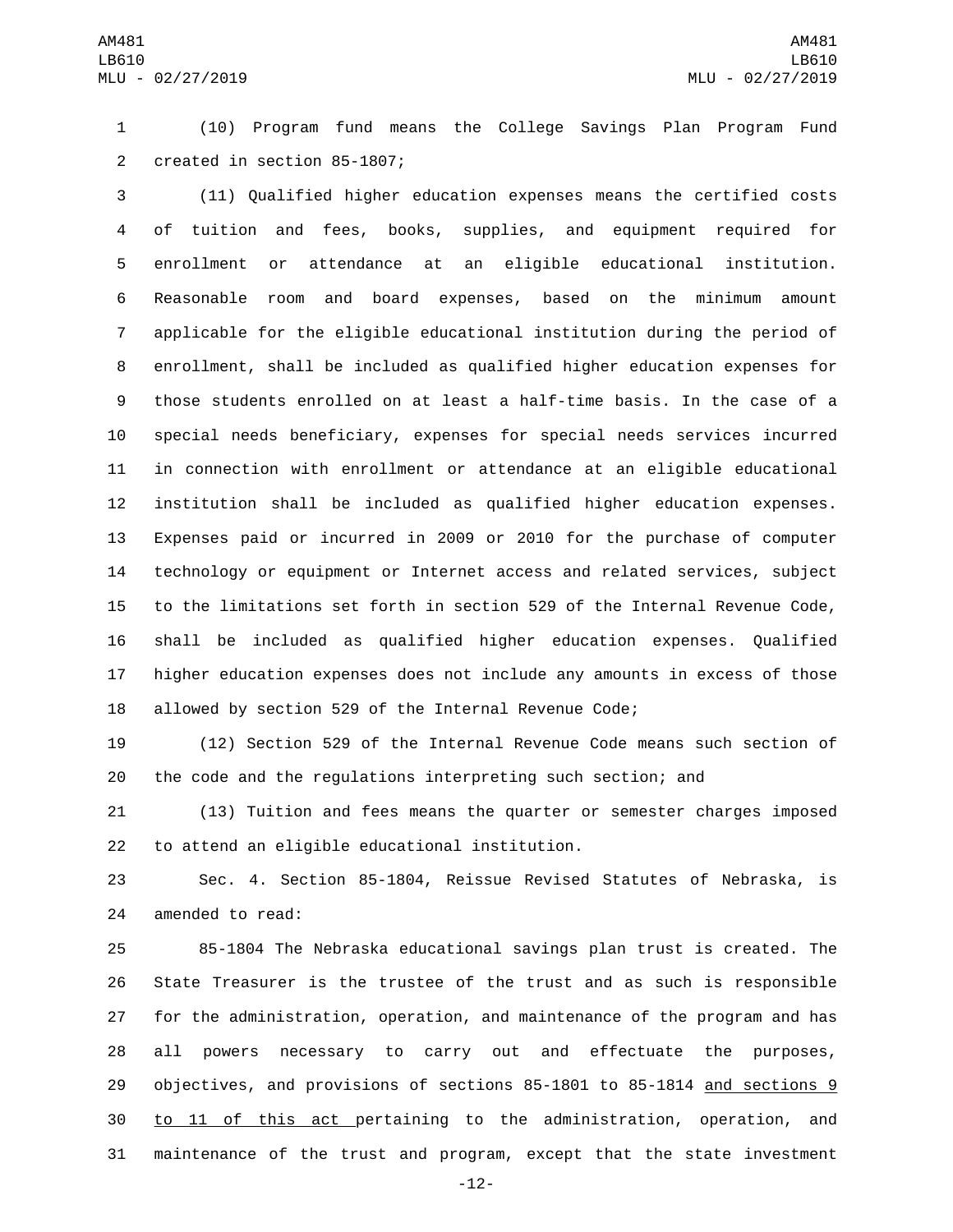officer shall have fiduciary responsibility to make all decisions regarding the investment of the money in the administrative fund, expense fund, and program fund, including the selection of all investment options and the approval of all fees and other costs charged to trust assets except costs for administration, operation, and maintenance of the trust as appropriated by the Legislature, pursuant to the directions, guidelines, and policies established by the Nebraska Investment Council. The State Treasurer may adopt and promulgate rules and regulations to provide for the efficient administration, operation, and maintenance of the trust and program. The State Treasurer shall not adopt and promulgate rules and regulations that in any way interfere with the fiduciary responsibility of the state investment officer to make all decisions regarding the investment of money in the administrative fund, expense fund, and program fund. The State Treasurer or his or her designee shall 15 have the power to:

 (1) Enter into agreements with any eligible educational institution, the state, any federal or other state agency, or any other entity to implement sections 85-1801 to 85-1814 and sections 9 to 11 of this act, except agreements which pertain to the investment of money in the administrative fund, expense fund, or program fund;

(2) Carry out the duties and obligations of the trust;

 (3) Carry out studies and projections to advise participants regarding present and estimated future qualified higher education expenses and levels of financial participation in the trust required in order to enable participants to achieve their educational funding 26 objectives;

 (4) Participate in any federal, state, or local governmental program 28 for the benefit of the trust;

 (5) Procure insurance against any loss in connection with the property, assets, or activities of the trust as provided in section 81-8,239.01;31

-13-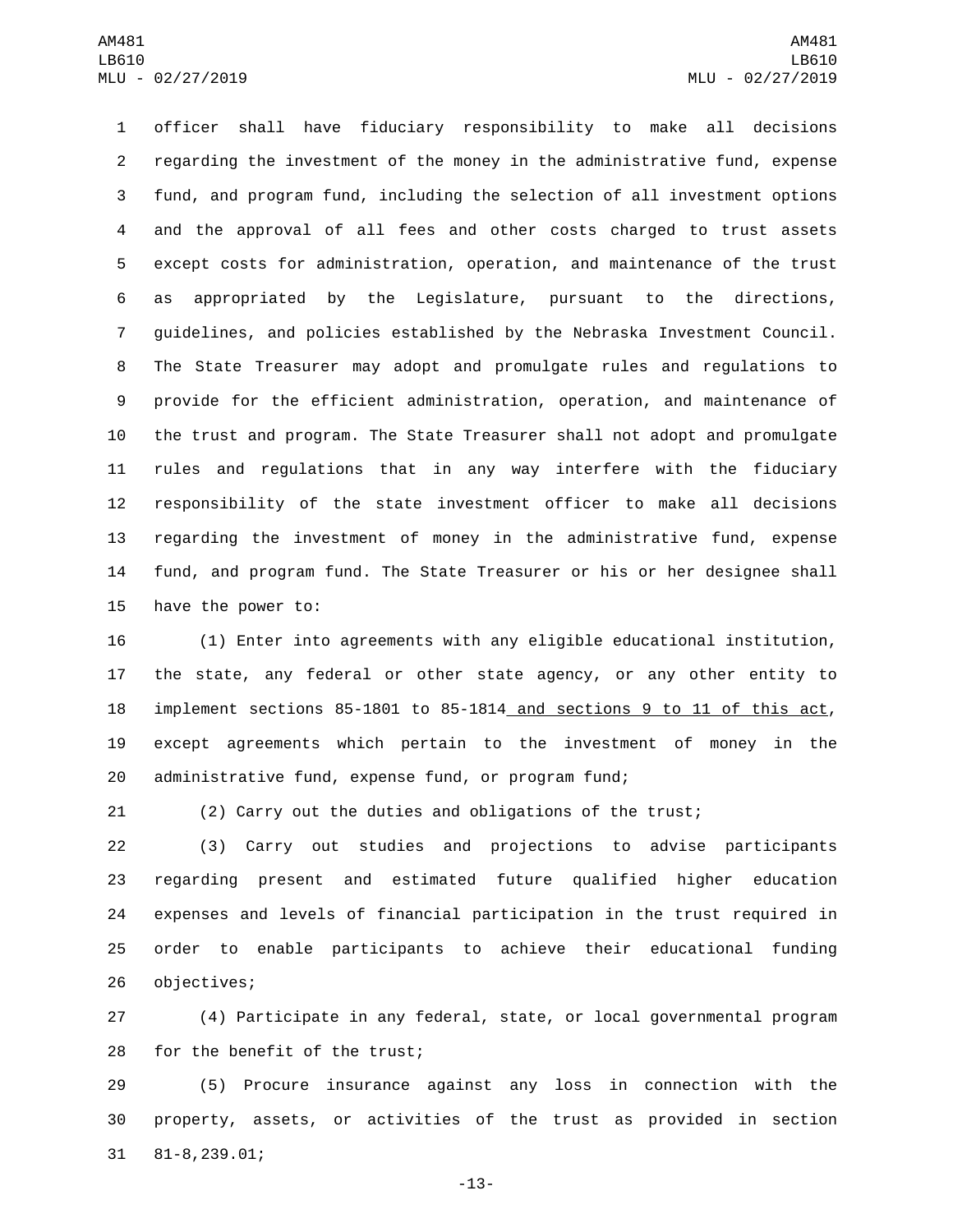(6) Enter into participation agreements with participants;

 (7) Make payments to eligible educational institutions pursuant to participation agreements on behalf of beneficiaries;

 (8) Make distributions to participants upon the termination of participation agreements pursuant to the provisions, limitations, and restrictions set forth in sections 85-1801 to 85-1814 and sections 9 to 11 of this act;

 (9) Contract for goods and services and engage personnel as necessary, including consultants, actuaries, managers, legal counsels, and auditors for the purpose of rendering professional, managerial, and technical assistance and advice regarding trust administration and operation, except contracts which pertain to the investment of the 13 administrative, expense, or program funds; and

 (10) Establish, impose, and collect administrative fees and charges in connection with transactions of the trust, and provide for reasonable service charges, including penalties for cancellations and late payments 17 with respect to participation agreements.

 The Nebraska Investment Council may adopt and promulgate rules and regulations to provide for the prudent investment of the assets of the trust. The council or its designee also has the authority to select and enter into agreements with individuals and entities to provide investment advice and management of the assets held by the trust, establish investment guidelines, objectives, and performance standards with respect to the assets held by the trust, and approve any fees, commissions, and expenses, which directly or indirectly affect the return on assets.

 Sec. 5. Section 85-1806, Reissue Revised Statutes of Nebraska, is 27 amended to read:

 85-1806 The Nebraska educational savings plan trust may enter into participation agreements with participants on behalf of beneficiaries 30 pursuant to the following terms and conditions:

(1) A participation agreement shall authorize a participant to make

-14-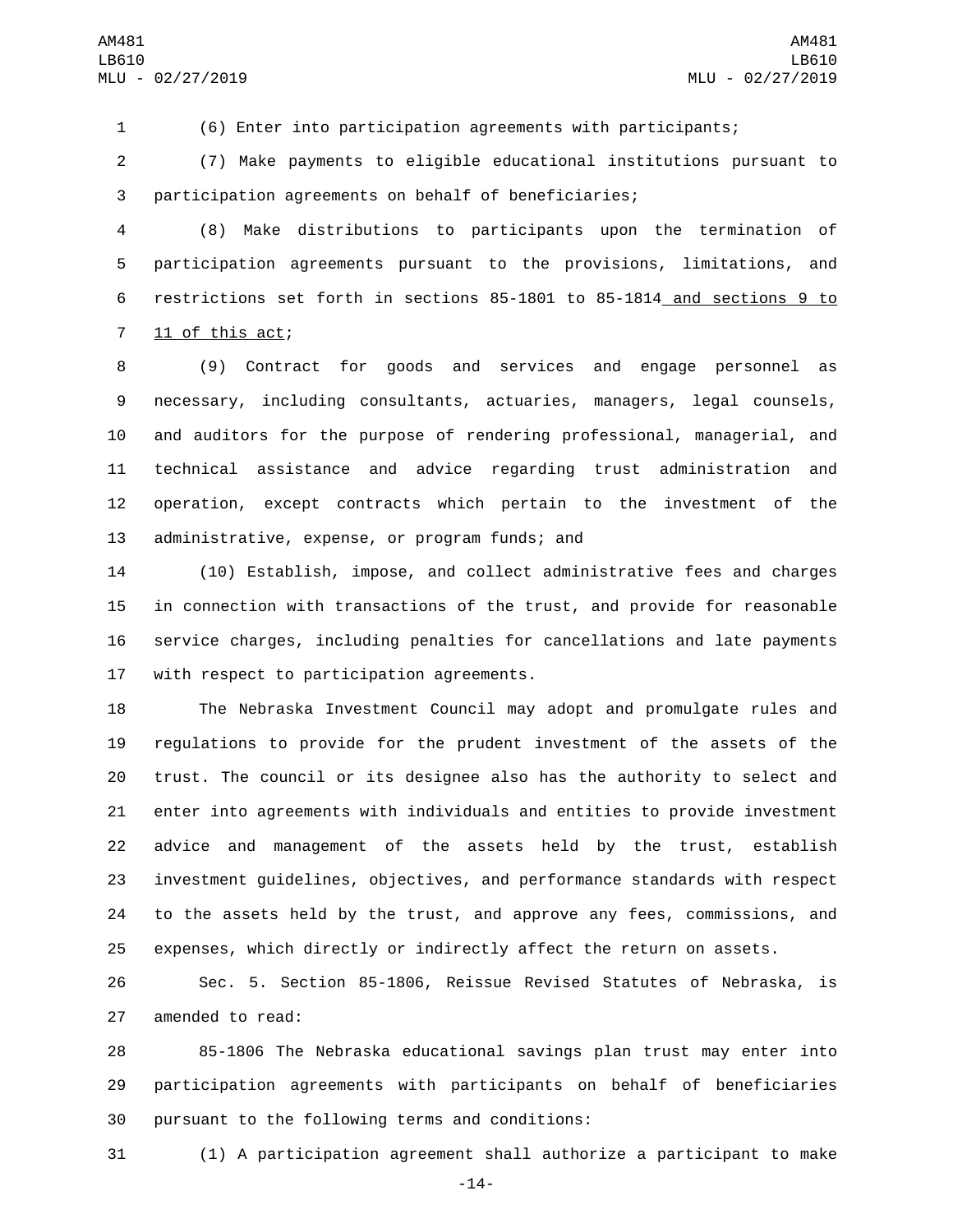contributions to an account which is established for the purpose of meeting the qualified higher education expenses of a beneficiary as allowed by section 529 of the Internal Revenue Code. A participant shall not be required to make an annual contribution on behalf of a beneficiary, shall not be subject to minimum contribution requirements, and shall not be required to maintain a minimum account balance. The maximum contribution shall not exceed the amount allowed under section 529 of the Internal Revenue Code. The State Treasurer may set a maximum cumulative contribution, as necessary, to maintain compliance with section 529 of the Internal Revenue Code. Participation agreements may be amended to provide for adjusted levels of contributions based upon changed circumstances or changes in educational plans or to ensure compliance with section 529 of the Internal Revenue Code or any other 14 applicable laws and regulations;

 (2) Beneficiaries designated in participation agreements shall meet the requirements established by the trustee and section 529 of the 17 Internal Revenue Code;

 (3) Payment of benefits provided under participation agreements shall be made in a manner consistent with section 529 of the Internal 20 Revenue Code;

 (4) The execution of a participation agreement by the trust shall not guarantee in any way that qualified higher education expenses will be equal to projections and estimates provided by the trust or that the beneficiary named in any participation agreement will (a) be admitted to an eligible educational institution, (b) if admitted, be determined a resident for tuition purposes by the eligible educational institution, (c) be allowed to continue attendance at the eligible educational institution following admission, or (d) graduate from the eligible 29 educational institution;

 (5) A beneficiary under a participation agreement may be changed as permitted under the rules and regulations adopted under sections 85-1801

-15-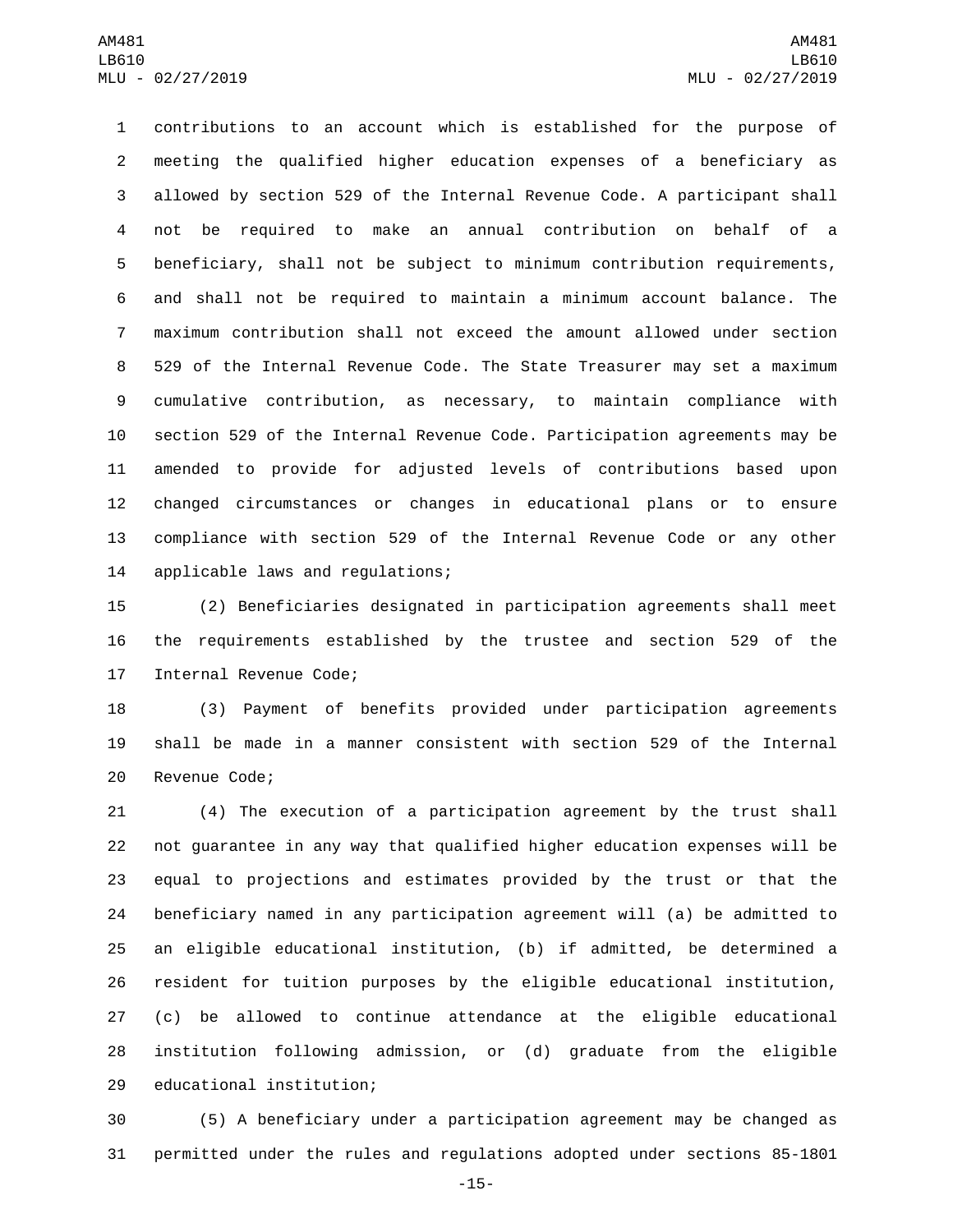to 85-1814 and sections 9 to 11 of this act and consistent with section 529 of the Internal Revenue Code upon written request of the participant as long as the substitute beneficiary is eligible for participation. Participation agreements may otherwise be freely amended throughout their term in order to enable participants to increase or decrease the level of participation, change the designation of beneficiaries, and carry out similar matters as authorized by rule and regulation; and

 (6) Each participation agreement shall provide that the participation agreement may be canceled upon the terms and conditions and upon payment of applicable fees and costs set forth and contained in the 11 rules and regulations.

 Sec. 6. Section 85-1809, Reissue Revised Statutes of Nebraska, is 13 amended to read:

 85-1809 (1) A participant retains ownership of all contributions made under a participation agreement up to the date of utilization for payment of qualified higher education expenses for the beneficiary. Notwithstanding any other provision of law, any amount credited to any account is not susceptible to any levy, execution, judgment, or other operation of law, garnishment, or other judicial enforcement, and the amount is not an asset or property of either the participant or the beneficiary for the purposes of any state insolvency or inheritance tax laws. All income derived from the investment of the contributions made by the participant shall be considered to be held in trust for the benefit 24 of the beneficiary.

 (2) If the program created by sections 85-1801 to 85-1814 and sections 9 to 11 of this act is terminated prior to payment of qualified higher education expenses for the beneficiary, the participant is entitled to receive the fair market value of the account established in 29 the program.

 (3) If the beneficiary graduates from an eligible educational institution and a balance remains in the participant's account, any

-16-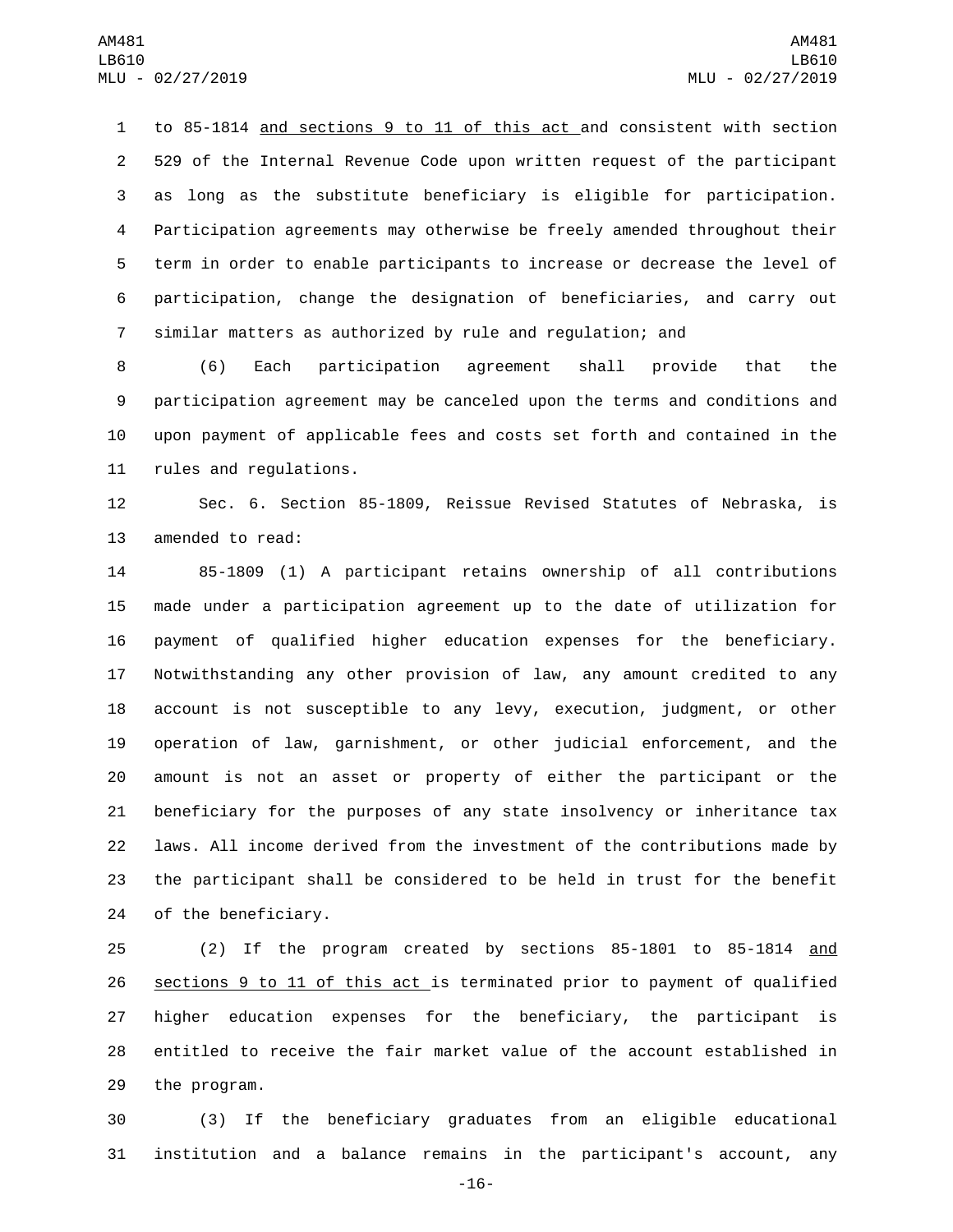remaining funds may be transferred as allowed by rule or regulation, subject to the provisions of section 529 of the Internal Revenue Code, as well as any other applicable state or federal laws or regulations.

 (4) The eligible educational institution shall obtain ownership of the payments made for the qualified higher education expenses paid to the institution at the time each payment is made to the institution.

 (5) Any amounts which may be paid to any person or persons pursuant to the Nebraska educational savings plan trust but which are not listed 9 in this section are owned by the trust.

 (6) A participant may transfer ownership rights to another eligible participant, including a gift of the ownership rights to a minor beneficiary. The transfer shall be made and the property distributed in accordance with the rules and regulations or with the terms of the 14 participation agreement.

 (7) A participant shall not be entitled to utilize any interest in the Nebraska educational savings plan trust as security for a loan.

 (8) The Nebraska educational savings plan trust may accept transfers of cash investments from a custodian under the Nebraska Uniform Transfers to Minors Act or any other similar laws under the terms and conditions 20 established by the trustee.

 (9) A participant may designate a successor account owner to succeed to all of the participant's rights, title, and interest in an account, including the right to change the account beneficiary, upon the death or legal incapacity of the participant. If a participant dies or becomes legally incapacitated and has failed to name a successor account owner, the account beneficiary shall become the account owner.

 (10) Upon the death of a beneficiary, the participant may change the beneficiary on the account, transfer assets to another beneficiary who is a member of the family of the former beneficiary, or request a 30 nonqualified withdrawal.

Sec. 7. Section 85-1812, Reissue Revised Statutes of Nebraska, is

-17-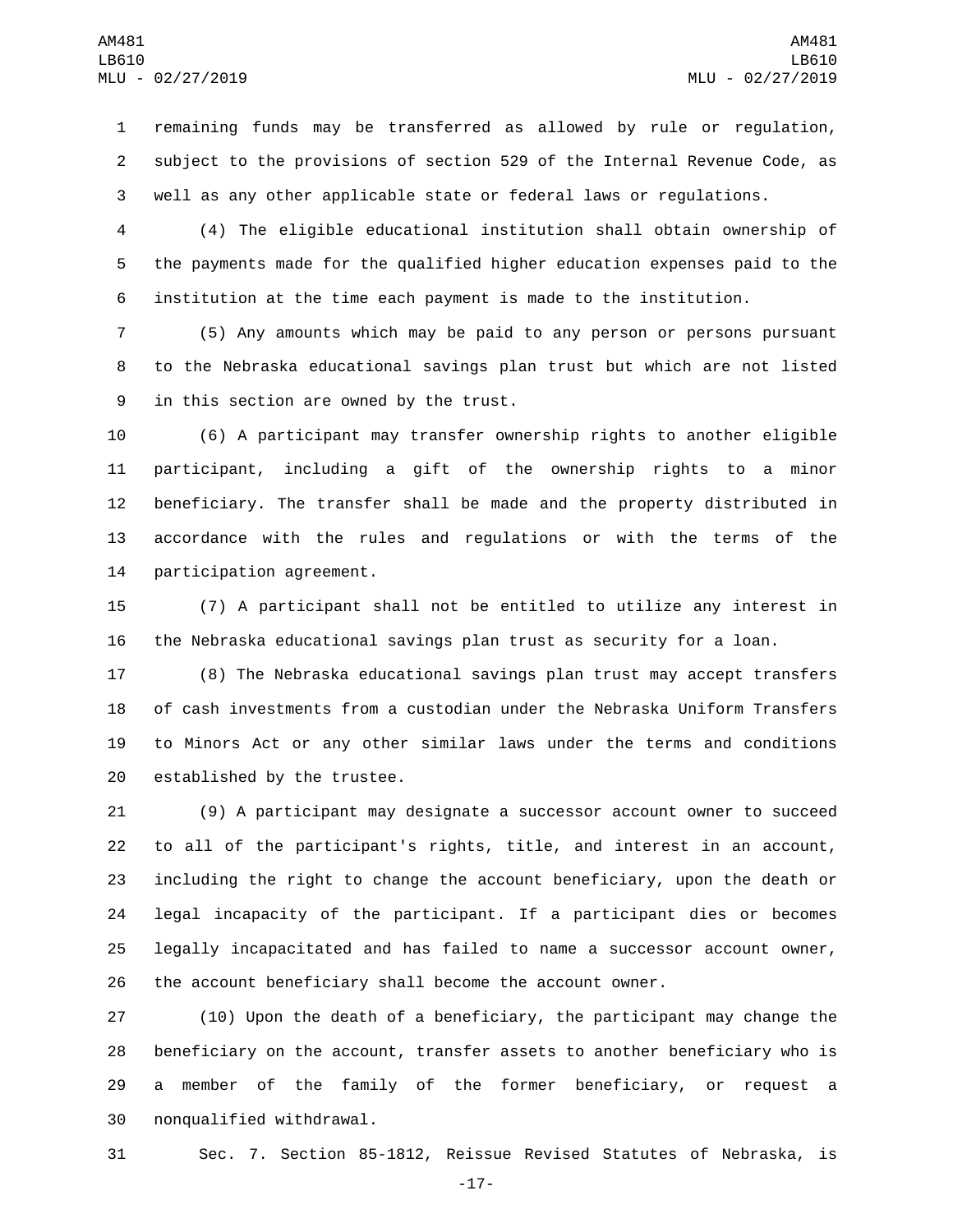1 amended to read:

 85-1812 (1) For federal income tax purposes, the Nebraska educational savings plan trust shall be considered a qualified state tuition program exempt from taxation pursuant to section 529 of the Internal Revenue Code. The trust meets the requirements of section 529(b) 6 of the Internal Revenue Code as follows:

 (a) Pursuant to section 85-1806, a participant may make contributions to an account which is established for the purpose of meeting the qualified higher education expenses of the designated 10 beneficiary of the account;

11 (b) Pursuant to section 85-1806, a maximum contribution level is 12 established;

13 (c) Pursuant to section 85-1807, a separate account is established 14 for each beneficiary;

15 (d) Pursuant to section 85-1807, contributions may only be made in 16 the form of cash;

17 (e) Pursuant to section 85-1807, a participant or beneficiary shall 18 not provide investment direction regarding program contributions or 19 earnings held by the trust;

 (f) Penalties are provided on distributions of earnings which are: (i) Not used for qualified higher education expenses of the beneficiary; (ii) made on account of the death of the designated beneficiary if the distribution is not transferred to another beneficiary or paid to the estate of the beneficiary; (iii) not made on account of the permanent disability or mental incapacity of the designated beneficiary; or (iv) made due to scholarship, allowance, or payment receipt in excess of the 27 scholarship, allowance, or payment receipt; and

28 (g) Pursuant to section 85-1809, a participant shall not pledge any 29 interest in the trust as security for a loan.

30 (2) State income tax treatment of the Nebraska educational savings 31 plan trust shall be as provided in section 77-2716.

-18-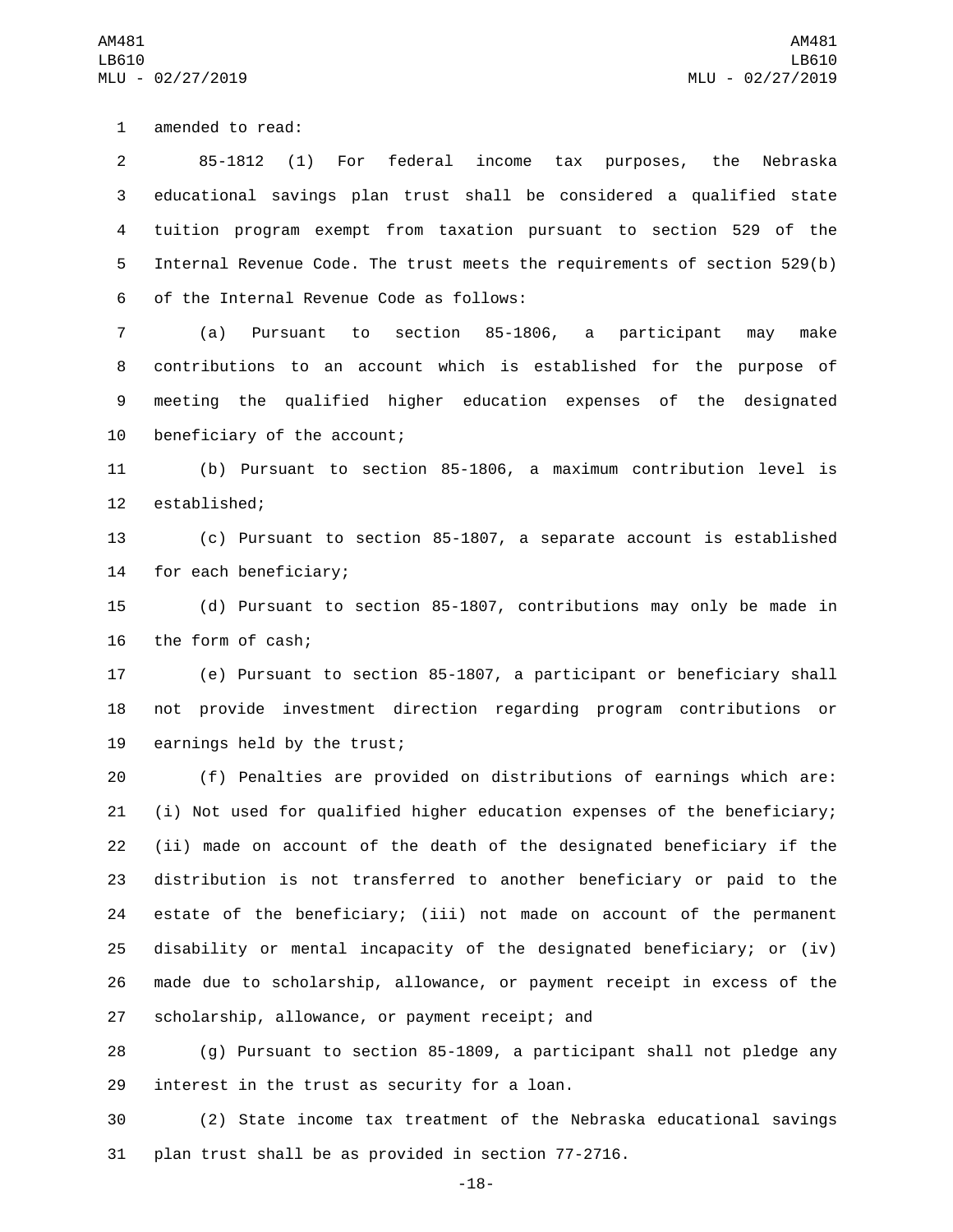(3) For purposes of federal gift and generation-skipping transfer taxes, contributions to an account are considered a completed gift from the contributor to the beneficiary. This subsection shall not apply to any state matching scholarships provided under section 9 of this act.

 Sec. 8. Section 85-1814, Reissue Revised Statutes of Nebraska, is 6 amended to read:

 85-1814 Nothing in sections 85-1801 to 85-1814 and sections 9 to 11 of this act 85-1813 shall be deemed to prohibit both resident and nonresident participants and designated beneficiaries from being eligible to participate in and benefit from the Nebraska educational savings plan trust and program. It is the intent of the Legislature that funds and income credited to the program fund are fully portable and may be used at 13 any eligible educational institution.

 Sec. 9. (1) There is hereby established the College Savings Matching Scholarship Program. The purpose of the program is to encourage participants to make contributions for the benefit of beneficiaries who have limited means by providing state matching scholarships for such contributions. The State Treasurer shall implement and administer the 19 program.

 (2) A participant's contributions shall be eligible for a matching 21 scholarship under this section if the beneficiary for whom the contributions are made is a resident of Nebraska and a member of a family whose household income for the most recently completed calendar year is 24 not more than three hundred percent of the federal poverty level.

 (3) In order to receive a matching scholarship under this section for any year, a participant shall submit an application to the State Treasurer on forms prescribed by the State Treasurer. The application 28 shall include:

29 (a) The name of the participant;

30 (b) The name of the beneficiary;

(c) The amount of contributions made in the most recently completed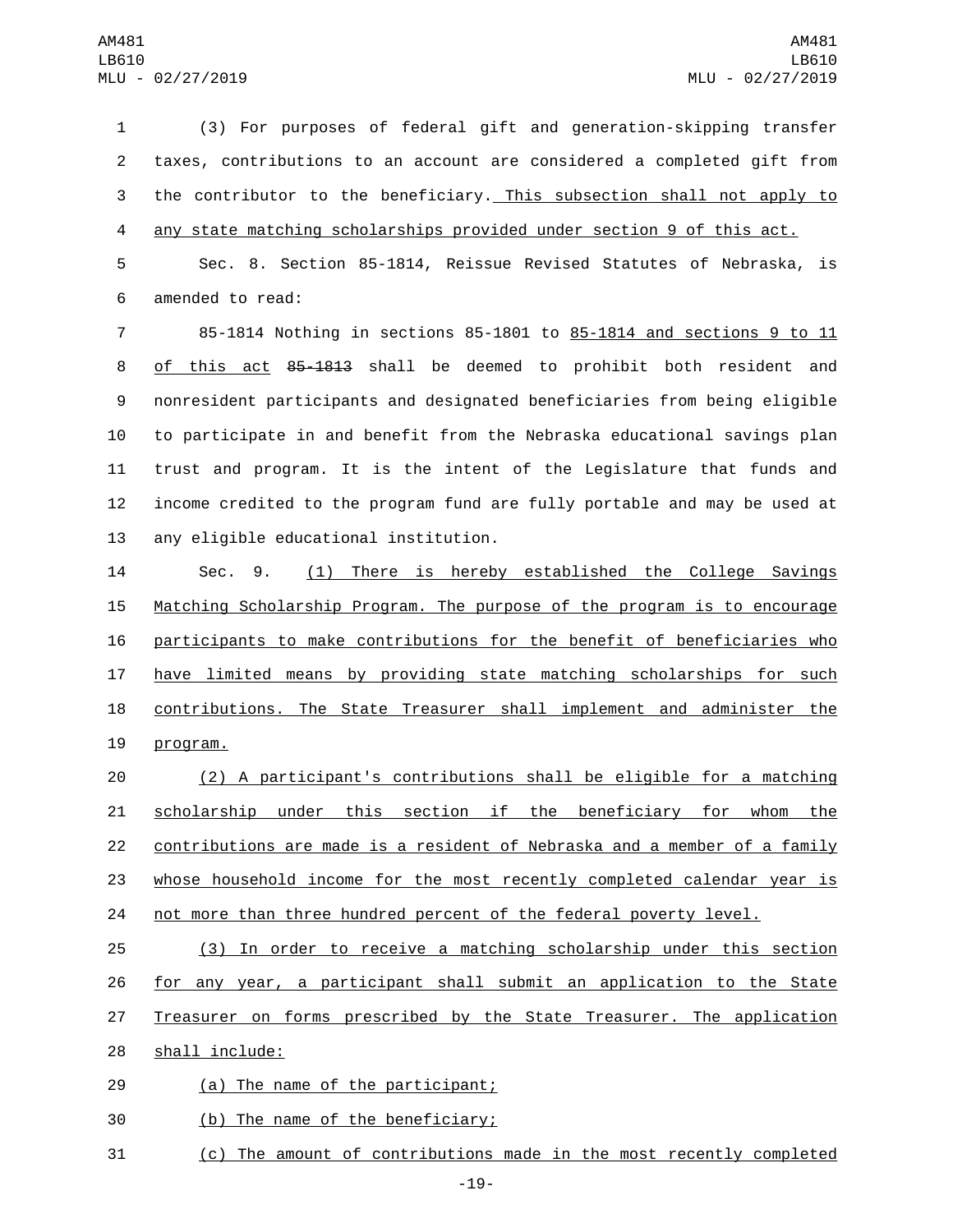| $\mathbf 1$    | <u>calendar year for the benefit of such beneficiary;</u>                 |
|----------------|---------------------------------------------------------------------------|
| $\overline{c}$ | (d) Documentation of the household income of such beneficiary's           |
| 3              | family for the most recently completed calendar year; and                 |
| 4              | (e) Any other information required by the State Treasurer.                |
| 5              | (4) If the State Treasurer determines that the participant's              |
| 6              | contributions qualify for a matching scholarship under this section, the  |
| 7              | State Treasurer shall approve the application and notify the participant  |
| 8              | of the approval. If approved, the amount of contributions made by such    |
| 9              | participant in the most recently completed calendar year shall be matched |
| 10             | by a scholarship provided by the State of Nebraska. The matching          |
| 11             | scholarship shall be equal to:                                            |
| 12             | (a) One hundred percent of the participant's total contributions in       |
| 13             | the most recently completed calendar year to an account established under |
| 14             | the Nebraska educational savings plan trust if the beneficiary is part of |
| 15             | a family whose household income for such year is more than two hundred    |
| 16             | percent of the federal poverty level but not more than three hundred      |
| 17             | percent of the federal poverty level; or                                  |
| 18             | (b) Two hundred percent of the participant's total contributions in       |
| 19             | the most recently completed calendar year to an account established under |
| 20             | the Nebraska educational savings plan trust if the beneficiary is part of |
| 21             | a family whose household income for such year is not more than two        |
| 22             | hundred percent of the federal poverty level.                             |
| 23             | (5) Prior to June 30 of each year, the State Treasurer shall              |
| 24             | determine the total amount of matching scholarships approved for the year |
| 25             | and shall transfer such amount from the General Fund to the program fund. |
| 26             | (6) The State Treasurer may adopt and promulgate rules and                |
| 27             | regulations to carry out the College Savings Matching Scholarship         |
| 28             | Program.                                                                  |
| 29             | (1) The College Savings Incentive Cash Fund is created.<br>Sec. 10.       |
| 30             | The fund shall be administered by the State Treasurer and shall be used   |
| 31             | to provide incentive payments under the Employer Matching Contribution    |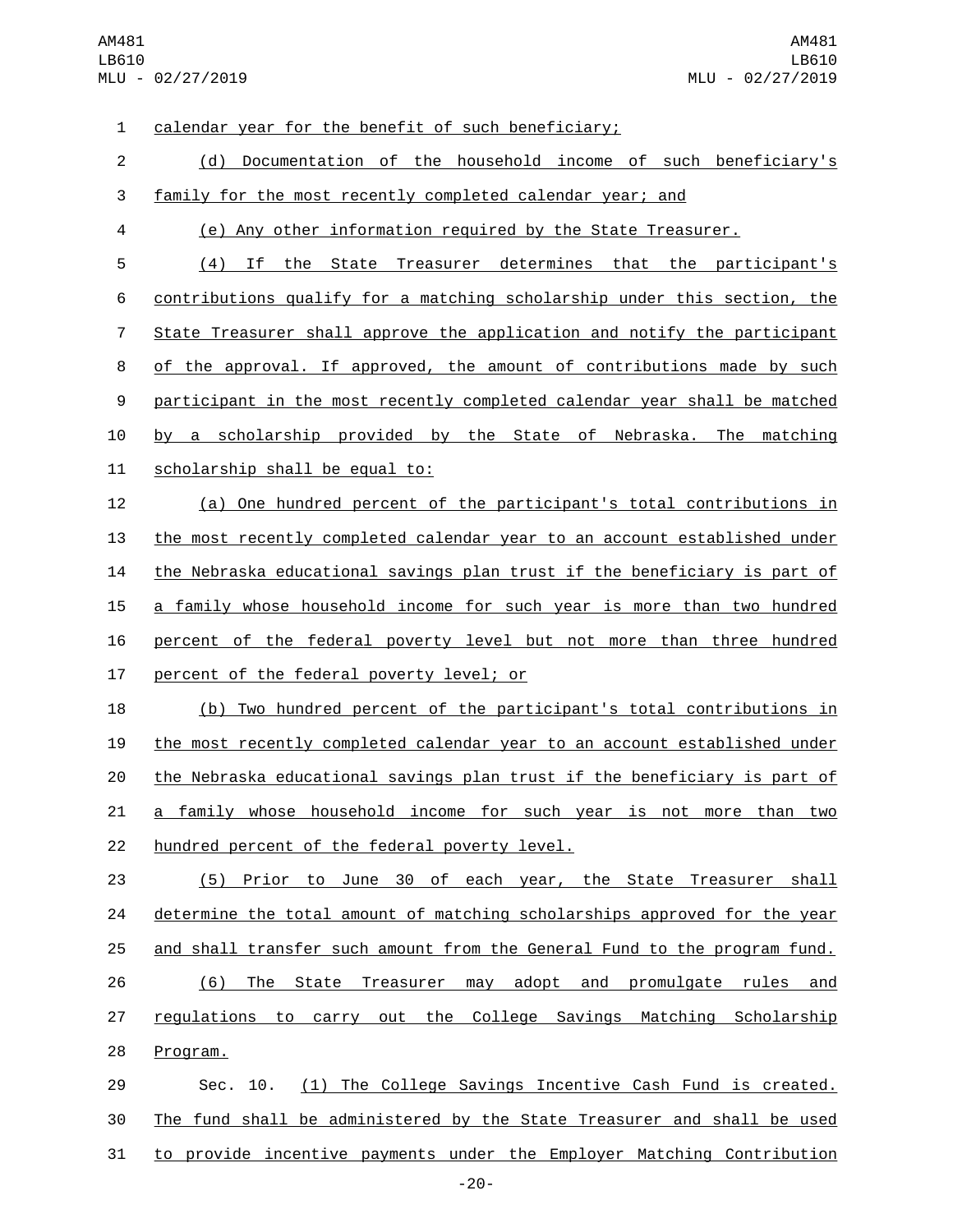Incentive Program established in section 11 of this act. (2) The College Savings Incentive Cash Fund shall not be considered an asset of the Nebraska educational savings plan trust. (3) Any money in the fund available for investment shall be invested by the state investment officer pursuant to the Nebraska Capital Expansion Act and the Nebraska State Funds Investment Act. Sec. 11. (1) There is hereby established the Employer Matching Contribution Incentive Program. The purpose of the program is to encourage employers to make matching contributions by providing incentive payments for such contributions. The State Treasurer shall implement and 11 administer the program. 12 (2) For purposes of this section: (a) Employer means any individual, partnership, limited liability company, association, corporation, business trust, legal representative, 15 or organized group of persons employing one or more employees at any one time, but such term does not include the United States, the state, or any 17 political subdivision thereof; and (b) Matching contribution means a contribution made by an employer to an account established under the Nebraska educational savings plan trust in an amount matching all or part of a contribution made to that 21 same account by an employee of such employer. (3) An employer shall be eligible to receive an incentive payment under this section if the employer made matching contributions during the 24 most recently completed calendar year. (4) In order to receive an incentive payment under this section for 26 any year, an employer shall submit an application to the State Treasurer 27 on forms prescribed by the State Treasurer. The application shall 28 include: (a) The number of employees for whom matching contributions were made in the most recently completed calendar year; (b) The amount of the matching contributions made in the most